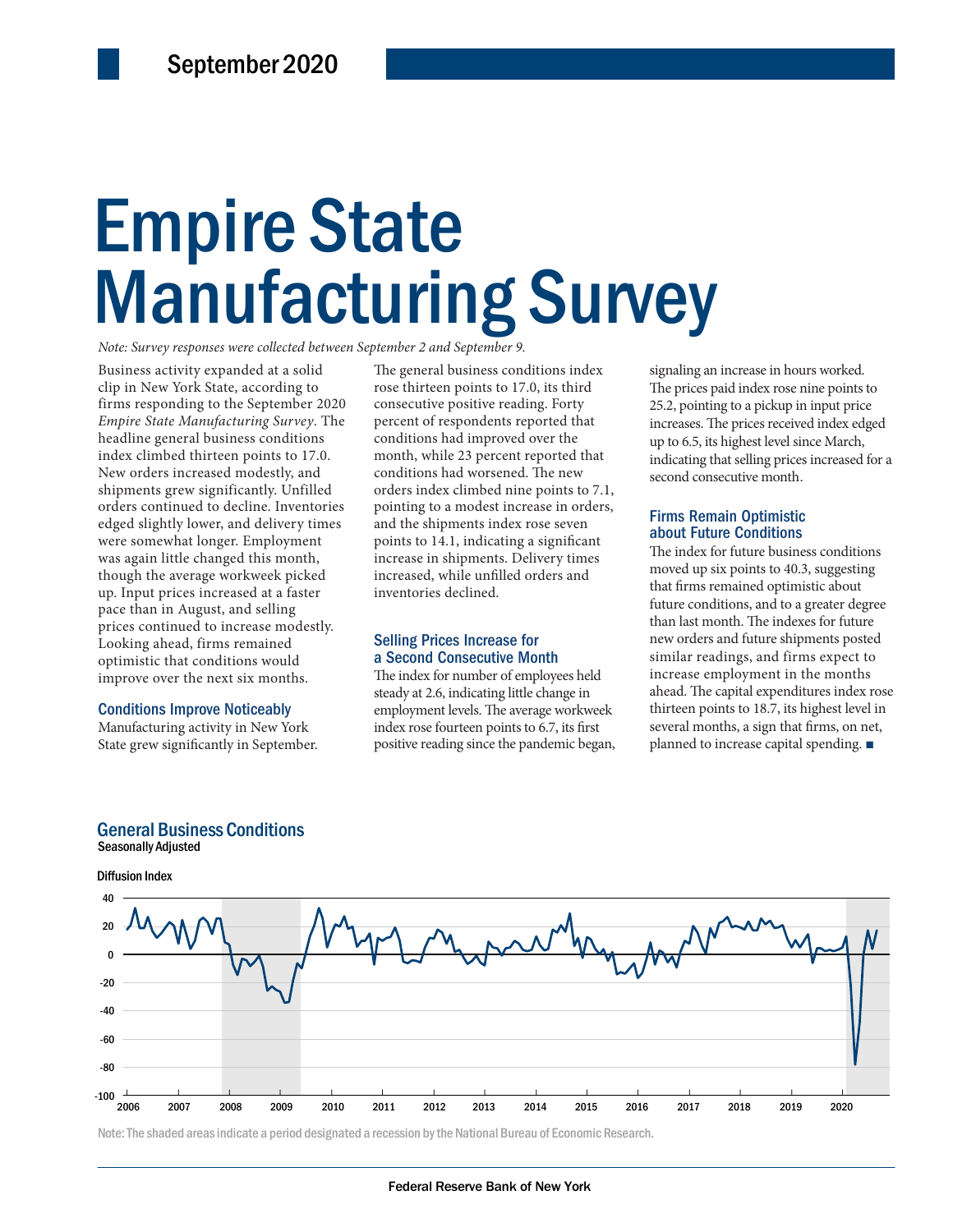## Current Indicators

Change from Preceding Month



|        | <b>Percent Reporting</b> |       |       |  |
|--------|--------------------------|-------|-------|--|
|        | Higher                   | Lower | Index |  |
| Aug    | 33.6                     | 29.8  | 3.7   |  |
| Sep    | 39.8                     | 22.8  | 17.0  |  |
| Change |                          |       | 13.3  |  |
|        |                          |       |       |  |



| <b>New Orders</b> |        |        | <b>Percent Reporting</b> |        |
|-------------------|--------|--------|--------------------------|--------|
| 50<br>25          |        | Higher | Lower                    | Index  |
|                   | Aug    | 32.8   | 34.6                     | $-1.7$ |
| $-25$             | Sep    | 34.9   | 77 T                     | 7. L   |
| -50<br>$-75$      | Change |        |                          | o.c    |

### **Shipments**



|        | <b>Percent Reporting</b> |       |       |
|--------|--------------------------|-------|-------|
|        | Higher                   | Lower | Index |
| Aug    | 34.4                     | 27.6  | 6.7   |
| Sep    | 34.0                     | 19.9  | 14.1  |
| Change |                          |       | 7.4   |



|        | <b>Percent Reporting</b> |       |         |
|--------|--------------------------|-------|---------|
|        | Higher                   | Lower | Index   |
| Aug    | 16.0                     | 30.0  | $-14.0$ |
| Sep    | 15.8                     | 25.2  | $-9.4$  |
| Change |                          |       | 4.6     |



|        | <b>Percent Reporting</b> |       |       |  |
|--------|--------------------------|-------|-------|--|
|        | Higher                   | Lower | Index |  |
| Aug    | 14.7                     | 13.3  | 1.3   |  |
| Sep    | 19.4                     | 14.4  | 5.0   |  |
| Change |                          |       | 37    |  |
|        |                          |       |       |  |



|        | <b>Percent Reporting</b> |       |         |
|--------|--------------------------|-------|---------|
|        | Higher                   | Lower | Index   |
| Aug    | 14.0                     | 24.7  | $-10.7$ |
| Sep    | 19.4                     | 23.0  | $-3.6$  |
| Change |                          |       | 7.1     |
|        |                          |       |         |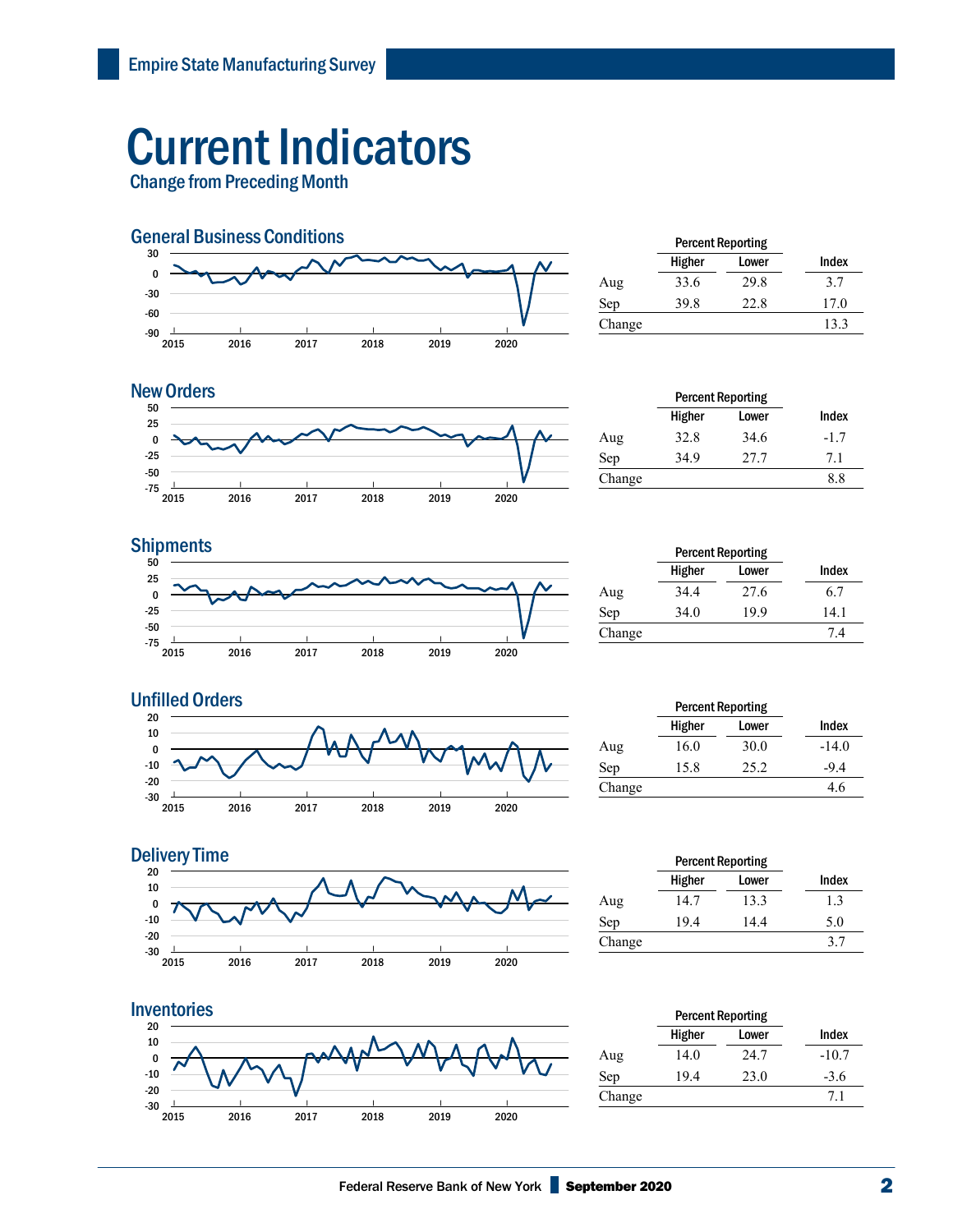## Current Indicators,*continued*

Change from Preceding Month



|        | <b>Percent Reporting</b> |       |       |  |
|--------|--------------------------|-------|-------|--|
|        | Higher                   | Lower | Index |  |
| Aug    | 21.3                     | 5.3   | 16.0  |  |
| Sep    | 27.3                     | 22    | 25.2  |  |
| Change |                          |       | 9.2   |  |
|        |                          |       |       |  |

### **Prices Received**



|        | <b>Percent Reporting</b> |       |       |
|--------|--------------------------|-------|-------|
|        | Higher                   | Lower | Index |
| Aug    | 8.7                      | 4.0   | 4.7   |
| Sep    | 11.5                     | 5.0   | 6.5   |
| Change |                          |       | 1.8   |

#### **Number of Employees**



|        | <b>Percent Reporting</b> |       |       |
|--------|--------------------------|-------|-------|
|        | Higher                   | Lower | Index |
| Aug    | 19.3                     | 17.0  | 2.4   |
| Sep    | 16.6                     | 14.0  | 2.6   |
| Change |                          |       | 0.2   |

### Average Employee Workweek



Note: Data are seasonally adjusted.

|        | <b>Percent Reporting</b> |       |        |
|--------|--------------------------|-------|--------|
|        | Higher                   | Lower | Index  |
| Aug    | 12.7                     | 19.5  | $-6.8$ |
| Sep    | 19.2                     | 12.5  | 6.7    |
| Change |                          |       | 13.5   |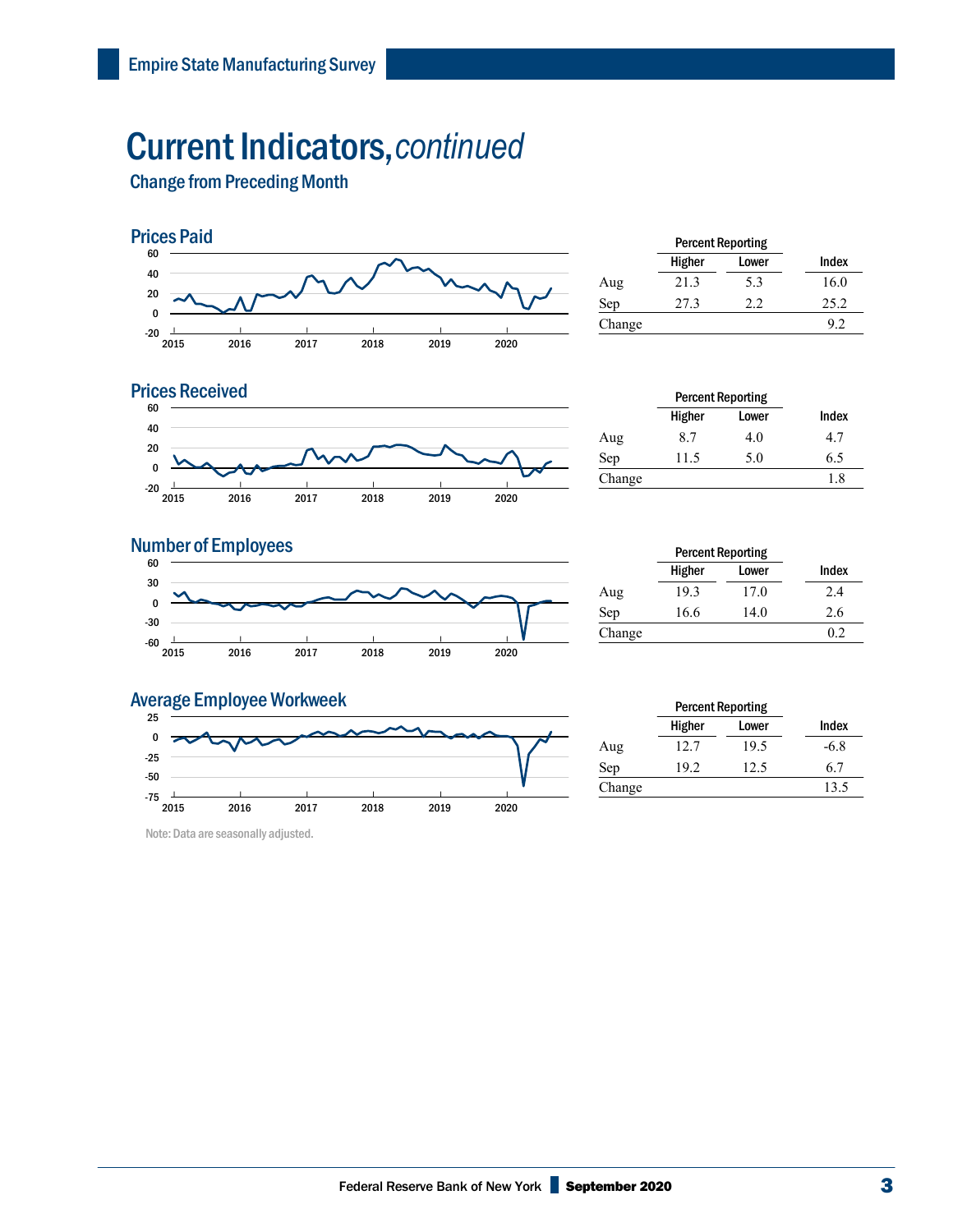## Forward-Looking Indicators

Expectations Six Months Ahead



|        | <b>Percent Reporting</b> |       |       |  |
|--------|--------------------------|-------|-------|--|
|        | Higher                   | Lower | Index |  |
| Aug    | 54.6                     | 20.2  | 34.3  |  |
| Sep    | 52.9                     | 12.7  | 40.3  |  |
| Change |                          |       | 6.0   |  |
|        |                          |       |       |  |



| <b>New Orders</b> |        |        | <b>Percent Reporting</b> |       |
|-------------------|--------|--------|--------------------------|-------|
| 60                |        | Higher | Lower                    | Index |
| 40                | Aug    | 54.2   | 17.0                     | 37.2  |
| 20                | Sep    | 52.8   | 13.6                     | 39.1  |
| -20               | Change |        |                          | 1.9   |







|        | <b>Percent Reporting</b> |       |        |
|--------|--------------------------|-------|--------|
|        | Higher                   | Lower | Index  |
| Aug    | 17.3                     | 22.7  | $-5.3$ |
| Sep    | 15.8                     | 19.4  | $-3.6$ |
| Change |                          |       |        |



|        | <b>Percent Reporting</b> |       |        |  |
|--------|--------------------------|-------|--------|--|
|        | Higher                   | Lower | Index  |  |
| Aug    | 12.7                     | 16.0  | $-3.3$ |  |
| Sep    | 11.5                     | 17.3  | $-5.8$ |  |
| Change |                          |       | $-2.5$ |  |
|        |                          |       |        |  |



|        | <b>Percent Reporting</b> |       |        |
|--------|--------------------------|-------|--------|
|        | Higher                   | Lower | Index  |
| Aug    | 22.0                     | 22.7  | $-0.7$ |
| Sep    | 20.1                     | 19.4  | 0.7    |
| Change |                          |       | 1.4    |
|        |                          |       |        |